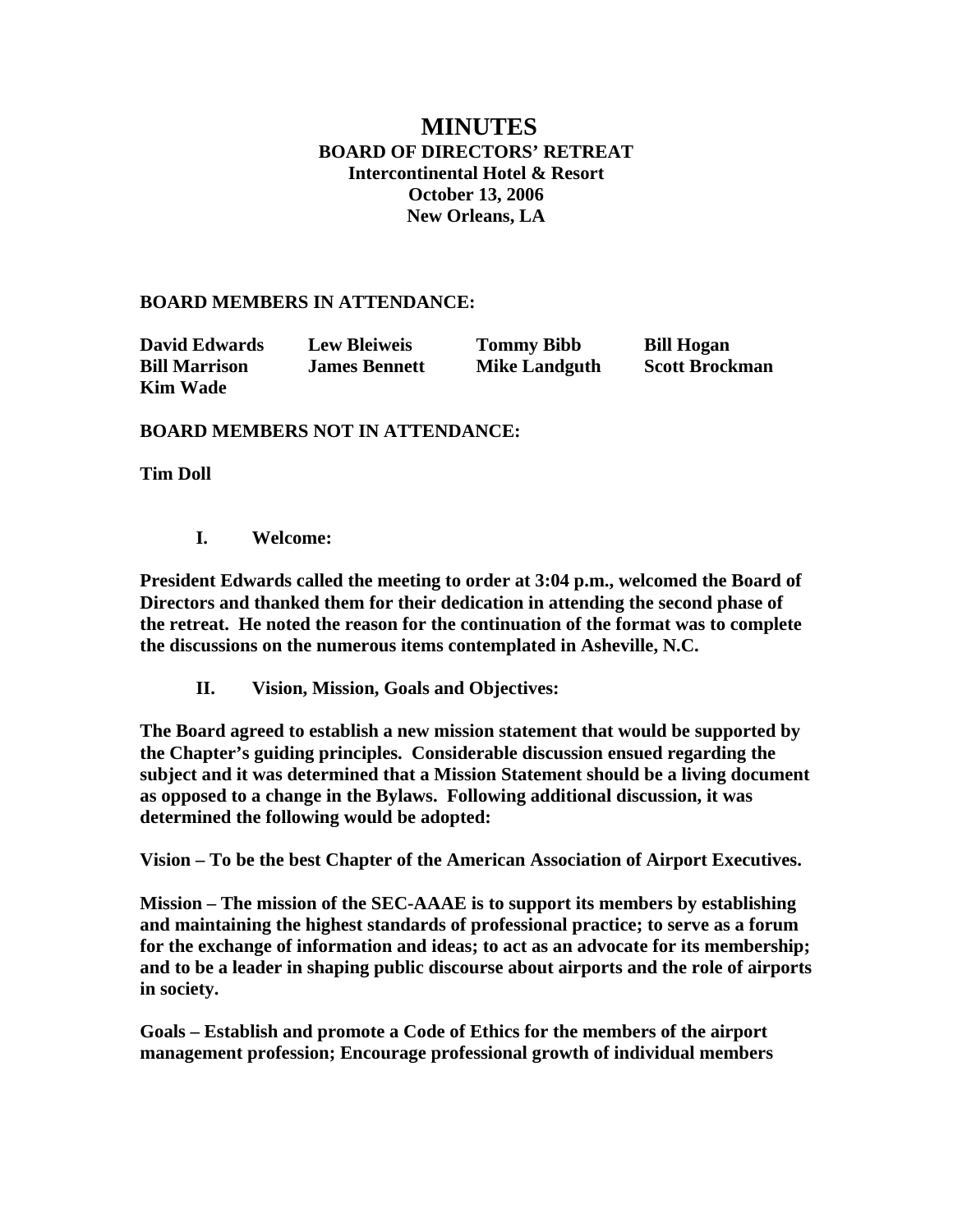## **SEC-AAAE BOARD OF DIRECTORS' RETREAT MINUTES October 13, 2006 Page 2**

**through educational programs and accreditation; Advance aviation by providing a medium for discussion and the interchange of information by its members in order to develop and disseminate policies and procedures which will encourage the safe and efficient development, maintenance and operation of public airports; Foster public recognition and respect for the airport management profession.** 

**Objectives will be discussed at a later date. Each Board Member is charged with the development of up to three items to support the individual objectives.** 

### **III. Guidelines for the Annual Corporate Award:**

**The award will be presented by the corporate community to an Executive Member of the Chapter for outstanding service and support. Bill Hogan presented criteria for the award including:** 

- **a. Corporate Member or Firm needs to be in good standing as a member of the SEC-AAAE Chapter.**
- **b. Corporate Member or Firm must have completed work, supplied a product to the region or greatly contributed to the industry within the last year.**
- **c. A Corporate Member or Firm, as well as Executive Members, can nominate the Corporate Member or Firm for the Award.**
- **d. A Corporate or Executive member of the SEC-AAAE Chapter must make the nomination for the award.**
- **e. The SEC-AAAE Board of Directors shall have the final approval.**
- **IV. Guidelines for the Chapter's Airport Professional Award recipient:**

**Bill Hogan recommended, by motion, removing the Airport Manager and A.A.E. requirements for the award because there are some very deserving second and third tier employees that qualify for the award and others who are well qualified may not be an A.A.E. The motion received a second and considerable discussion ensued. An Amended motion was presented to approve the aforementioned deletions subject to adding additional criteria. An ad hoc committee to study additional criteria to create additional criteria made up of Jim Bennett, Lew Bleiweis and Tommy Bibb.**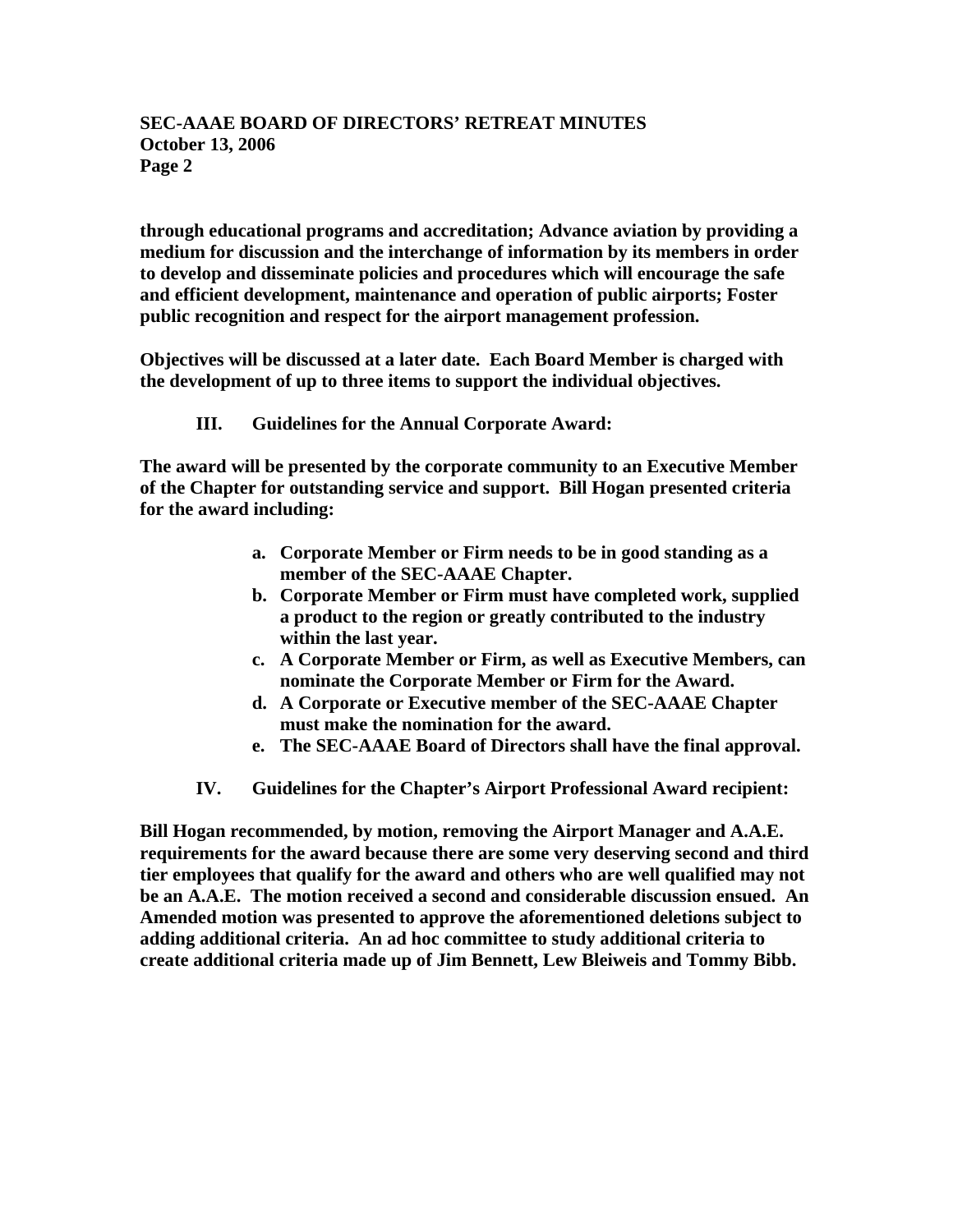## **V. Annual Project of the Year Award:**

**This is a proposed new award that would be given to an airport for the successful completion of an outstanding project. Bill Hogan is in the process of developing the guidelines for eligibility.** 

### **VI. Chapter Member Scholarship Fund:**

**Mr. Brammer reported that the working balance of the Scholarship Fund has been increased to \$200,000. Mr. Brammer noted that he had invested the monies in 90 day CDs that mature on a revolving basis as recommended by Mr. Brockman. He added that the investments meet the criteria of the SEC-AAAE Investment Policy Statement. It was determined by consensus that no additional changes need to be made to the policy at this time.** 

### **VI. Mentoring Program:**

**Mr. Brockman noted that he had made contact with an Embry-Riddle representative and had not received a reply as of this meeting. Following further discussion, it was determined a speakers list should be developed made up of active SEC-AAAE members willing to take part in such activity. President Edwards noted that he would write a document explaining such activities and forward it to the Executive Secretary for electronic mailing to the membership.** 

**VII. Board Member Sponsorship Support for Conferences:** 

**Mike Landguth reported on the establishment of an annual sponsorship package that would include the Finance and Administration Conference as well as the Chapter's Annual Conference for corporate partnerships. He noted that sponsors would receive certain benefits and recognition at both events. Possible benefits include greater recognition on the Chapter's website, newsletter, and direct recognition at conference breaks or meals. A follow-on action includes the establishing of a sponsor database with information obtained from recent host airports of the Chapter's Annual Conference and AAAE headquarters. By consensus, it was determined no additional action was required at this time and sponsorship encouragement would continue.**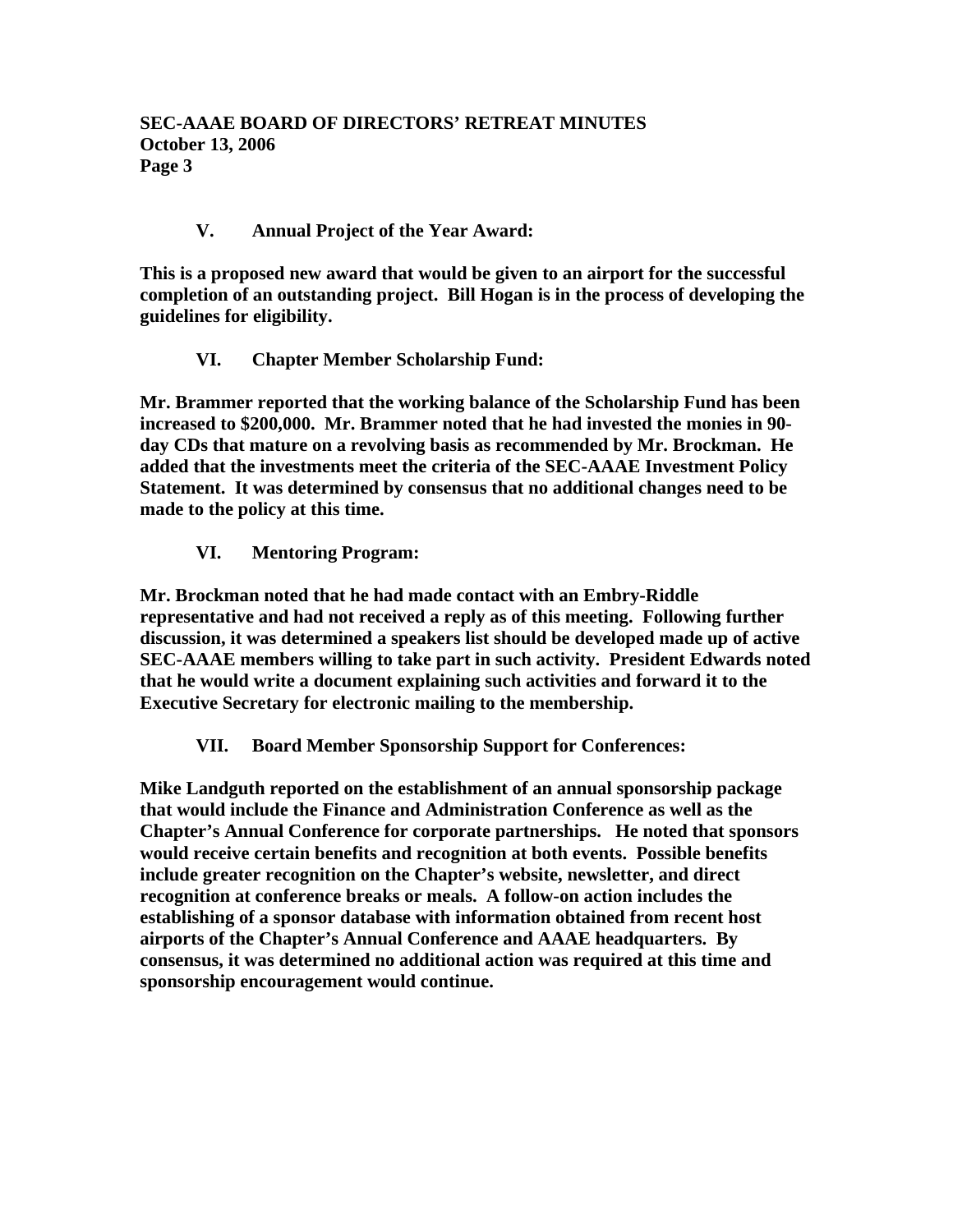### **VIII. Minimum Financial Commitment from Host Airports for Annual Conferences:**

**Mr. Brammer presented the Annual Conference Site Selection Committee Conference Directive mandated by the Board and signed by President Doll on April 23, 2006. He provided the Board with a copy and encouraged commentary and revision. It was determined that President Edwards and Immediate Past Conference Chairman Tommy Bibb would review the document and make any necessary recommendations for improvement.** 

## **IX. New Board Member Orientation:**

**President Edwards reported on his progress in creating a manual regarding the expectations of new board members. The manual will define the Board Members' duties to the Chapter and the duties and requirements to be considered for a position in the chairs of the Association.** 

## **X. Website Advertising Opportunities:**

**Scott Brockman and Bill Hogan noted that a recommendation to utilize the Chapter's website more effectively as a revenue generator and vehicle to provide value to corporate partners was being considered. Their proposal is to create a package for a select group of sponsors to be featured on the website that would include full color logos and direct links to company websites. Mr. Brockman and Mr. Hogan will continue their work and provide a report at a future meeting.** 

**Bill Marrison was asked to develop a fee schedule for a general scroll type ad for corporate sponsors and he noted that such an ad has been in existence on the Chapter's Home Page for approximately three years; however, it was provided as a value-added concept. Based on a relatively low number of hits on the home page, it was recommended to leave the Home Page as is for the time being.** 

## **XI. AAAE SEC Finance & Administration Conference:**

**President Edwards reported on the outcome of his discussion with AAAE regarding the Conference Agreement. Spencer Dickerson will contact President Edwards for continuation of this discussion in the near future.**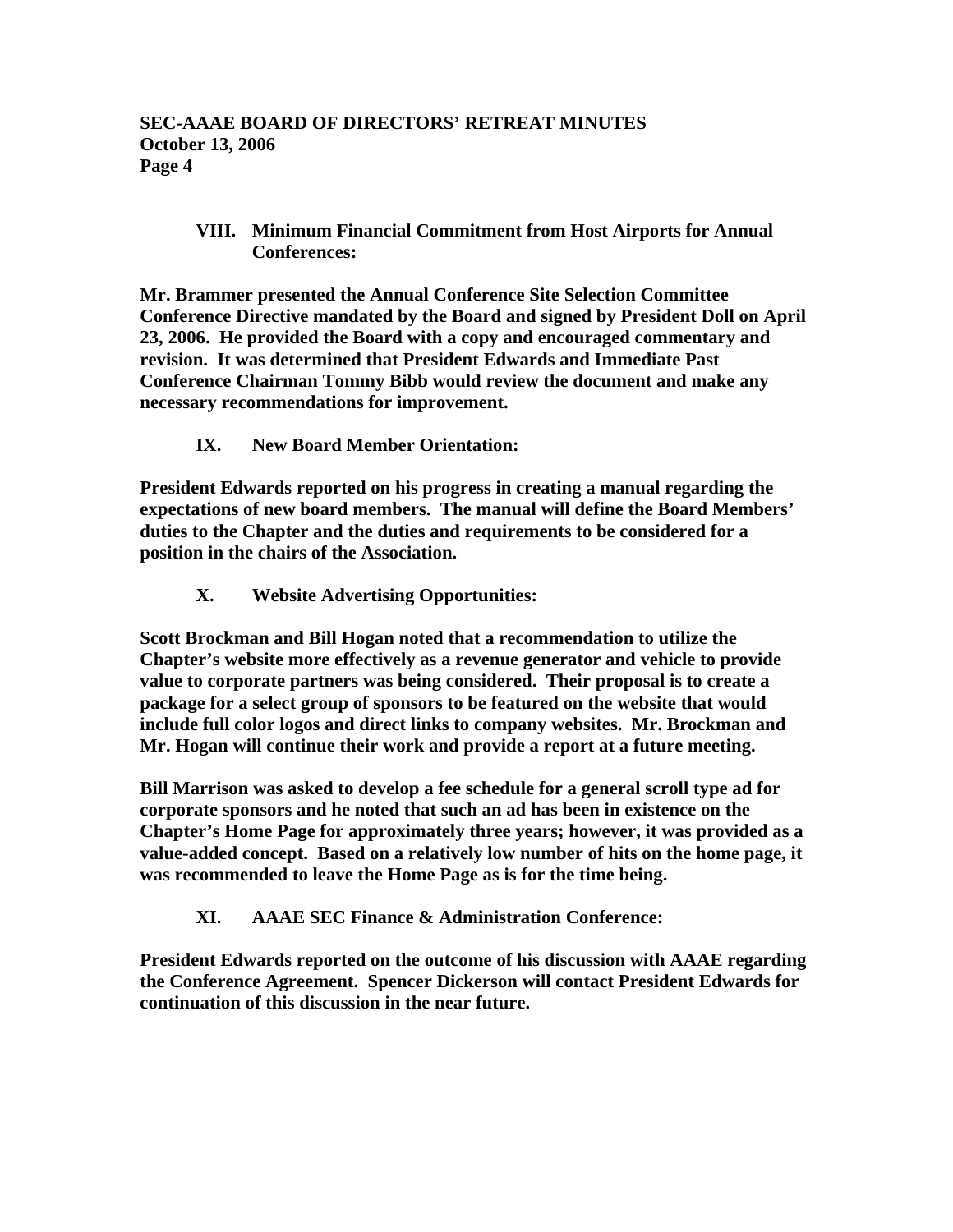### **SEC-AAAE BOARD OF DIRECTORS' RETREAT MINUTES October 13, 2006 Page 5**

**It was noted that the President-Elect, currently Mr. Bleiweis, would be responsible for out-year site selection for this conference. It is the desire of the Board to have the conference location planned at least two years out to get better pricing and venues.** 

**Mr. Bleiweis noted that he favored moving the Finance and Administration Conference out of the Southeast Chapter Region. Discussion ensued with pros and cons and it was determined that the issue should be further explored.** 

**XII. Establishing an Actual Verification of a Quorum at Meetings** 

**Mr. Brammer recommended abiding by Robert's Rules of Order and the Board of Directors concurred.** 

**XIII. Number of directors present to establish a quorum:** 

**Mr. Brammer presented the language currently structured in the Bylaws and recommended retention of the language.** 

**XIV. Language used to address term limits in the event a vacancy is filled in midterm:** 

**Mr. Brammer presented the language currently structured in the Bylaws and recommended retention of the language.** 

**XVI. Methods used to establish candidates for the chapters nomination to the AAAE national board:** 

**Mr. Edwards asked Mr. Brammer to draft a policy statement reiterating the standard practice of having the SEC-AAAE Immediate Past President fill the first available vacancy on the AAAE Board of Directors.** 

**There being no further business to come before the Board of Directors, President Edwards adjourned the meeting at 5:46 p.m.**